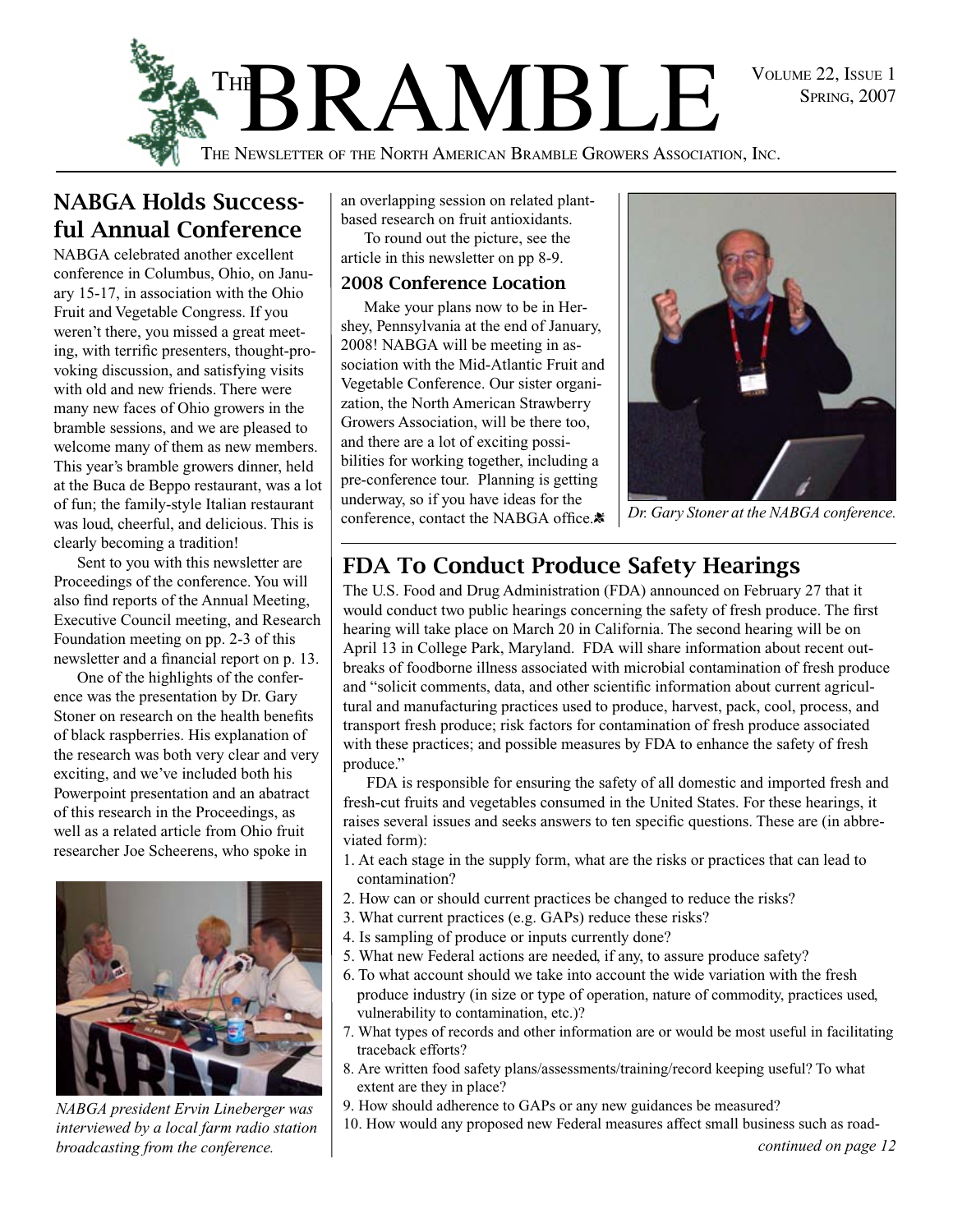# *Briefly Speaking...*

Here we go, starting another new season! The earliest rhododendrons are are blooming here in northwestern Washington, and our caneberries (the West Coast's term for brambles) are likewise emerging. Before the growing and research seasons kick into high gear, I thought I'd take a few minutes to introduce myself to you all as NABGA's new president.

I live and work in maritime northwestern Washington. With mild winters and cool, pleasant summers, this environment is just about perfect for raspberries, but a little cool for some blackberries. Somehow, that doesn't stop the wild, weedy Himalayans from taking over every vacant spot in sight, though.

My wife, Lynn, and I are raising our two delightful children. Peter is 8, loves to read, is very good with all kinds of animals, and says he plans to become an inventor. I believe him! Clare, 4, is all about singing and dancing. Both are major berry consumers. Like kids everywhere, they are rooting for each and every one of you. Feels good to grow something that's so good and so good for you, doesn't it?

I work for Washington State University, at the Mount Vernon Research and Extension Center. It's a mouthful, I know, but it's a great place to work. This station was originally conceived by our local growers in the 1940s, when a visiting seed crop pathologist helped them realize that research was essential to agriculture here. Together, they

built the station and persuaded WSU to staff it. As is true everywhere, agriculture has been through a lot of changes here in the last 60 years: crops have come and gone, the face of labor has changed a few times, and farms have gotten very big or very small to survive. However, the growers' dedication to research has remained constant. Last year, our grower community once again helped to fund a new, state-of-the-art building for the research station. I used to work for one of those growers (Sakuma Bros. Farms), so I guess you could say that I am part of their contribution to the station, too! Those of us working here realize how lucky we are to be in a community so dedicated to its agriculture.

The bramble community is like that, too. We are growers, extension agents, researchers, and industry reps all interested in growing and selling raspberries and blackberries. We are spread across North America, but we share a passion for our crops. We have many common concerns and dreams, as well: How can we get reliable help? How can we better promote our healthy products? How can we be sure that we are doing the best we can to avoid foodborne illnesses? NABGA is your link to this community, and I hope you will be an active participant: Come to the annual meeting, join our E-Forum (see p. 4), read and consider contributing to *The Bramble,* check out the website and share your suggestions for it. This community can build great things, too, with your participation!

 *— Tom Walters* 

## NABGA NEWS

## Annual Meeting Elects New Regional Representatives

 At NABGA's annual meeting on January 17, the membership elected Executive Council representatives for the odd-numbered NABGA regions. The Executive Council (EC) is NABGA's board of directors, with members serving two-year terms. The following were elected (see the back page to see what states are in each region):

**Region 1, Henry Mutz,** Berryhaven Farm, Abbotsford, BC, re-elected to a second term.

**Region 3, Susan Lynn,** Sand Hill Berries, Mt. Pleasant, PA

**Region 5**, **Stanley Scarborough**, SunnyRidge Farm, Winter Haven, FL, re-elected to a second term.

**Region 7, Charlie O'Dell,** Crows Nest Farm, Blacksburg, VA

**At-Large Representative:** Mark Bolda, U of California Co-op Ext., Santa Cruz

Please welcome these new EC members to the leadership of NABGA and contact them with your concerns, issues, and ideas. Continuing in office for the second half of their terms are:

**Region 2**, **Nate Nourse,** Nourse Farms, South Deerfield, MA

**Region 4**, **Guy Moore,** Woodbine, MD

**Region 6**, **Dean Henry,** Nevada, IA

**Region 8, Henry Bierlink,** Washington Red Raspberry Commission, Lynden, WA Full contact information for all EC members is on the back page of each newsletter.

At the Annual Meeting, members also heard reports from the Research Committee and Executive Secretary. Members suggested several priority issues for NABGA in 2008:

- Breeding for orange rust resistance
- Food Safety
- Marketing-promoting berry consumption and providing marketing tools for growers
- Promotion of Health Benefits to Consumers

## Executive Council (EC) Chooses Officers, Sets Budget, and More

The NABGA EC met on January 15 in Columbus, OH. Tom Walters, who was NABGA Vice President for the last two years, was chosen President. (See his "Briefly Speaking" above). The board heartily thanked retiring President Ervin Lineberger, who will continue to be active in NABGA. In other action the EC also:

- Approved the Association's fimancal report and annual budget (see page 13).
- Approved a continuing contract with Executive Secretary Debby Wechsler.
- Chose the Mid Atlantic Fruit and Vegetable Expo in Hershey, PA as the first choice for our 2008 Conference. (See front page.)
- Approved dues to the National Berry Crops Initiative and appointed Ervin Lineberger as our representative to the NBCI board.
- Discussed the recommendations of the NABG Research Foundation and possible reorganization of its structure, bylaws, and funding mechanisms.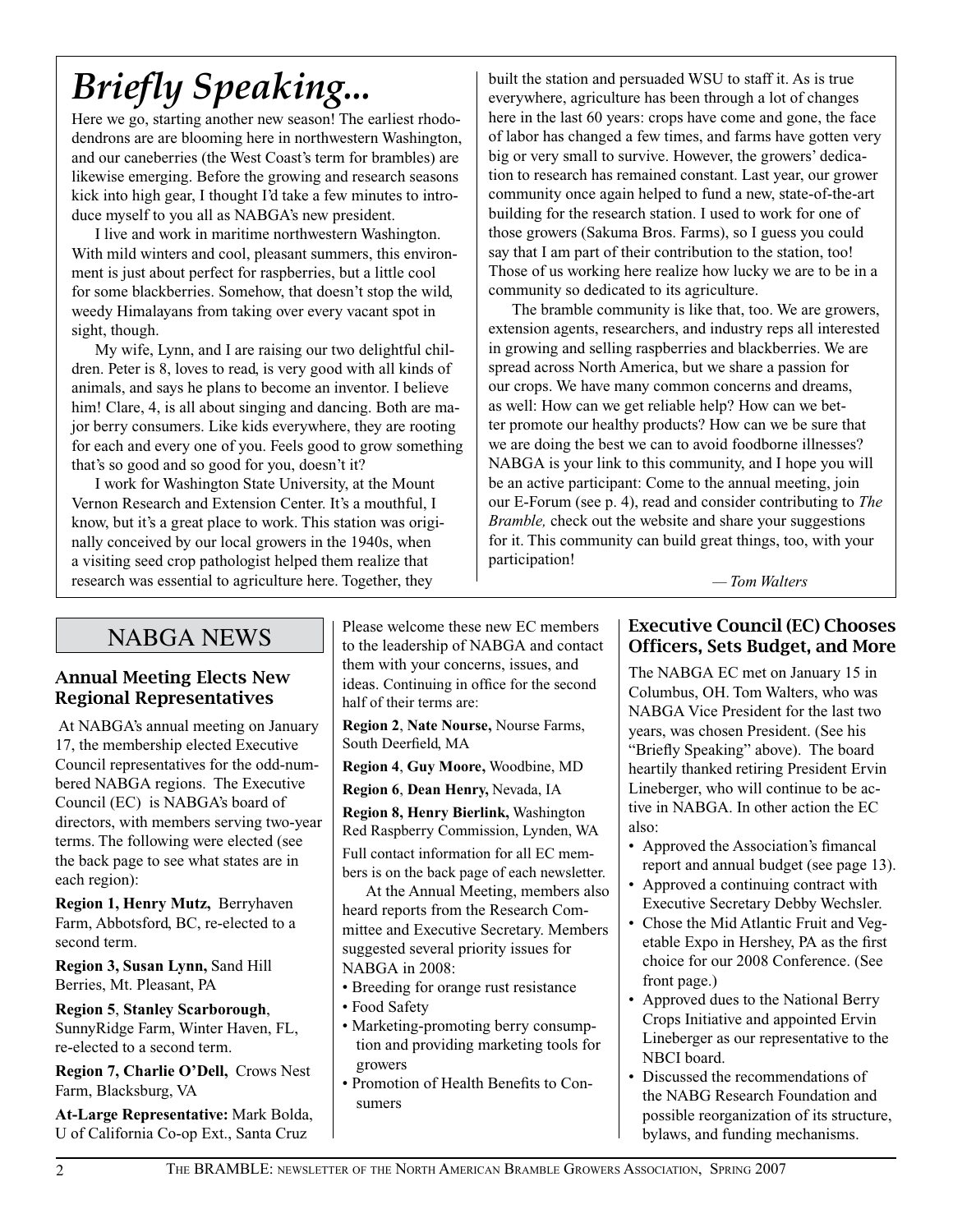• Discussed a possible name change for NABGA, perhaps "North American Raspberry and Blackberry Association," to make it more consumerfriendly, and ways that NABGA could relate to state or regional groups as affiliates or chapters.

#### EC Sets Marketing, Promo, and Membership Projects

The EC met again by conference call on March 12.

- A project to create handouts on raspberry, blackberry, and black raspberry health and nutrition benefits was approved (see details below).
- A project to develop and disseminate via email bramble media releases targeting food writers during the 2007 was initiated. *Members with a special interest in this, writing skills, and/or food media contacts are invited to contact the NABGA office.*
- Nate Nourse, New England Regional Rep, was elected Vice President of NABGA.
- Kentucky and Tennessee were moved from Region 6 to Region 7.
- Ervin Lineberger reported on the formation of a blackberry growers association in western NC (see page 4), and a membership committee, composed of Ervin, Mark, Nate, and Henry B was formed to formulate a proposal for affiliating other groups with NABGA.

Detailed minutes of the individual meetings are available to members on request. The EC plans to have conference calls about every two months.

 $\star \star \star \star$   $\star$  these two projects.  $*$ 

# For Members Only

## Consumer Promo Cards

This spring, NABGA is in the process of developing a set of consumer information cards that growers who sell direct to the public can hand out to customers or tuck into their bags or boxes. There will be separate cards for blackberries, black raspberries, and red raspberries. Each card will give nutrition information, health benefits, suggestions for handling and storing the fruit, and the NABGA website, and will have space for a farm to put its own contact information.

## NABG Research Foundation Makes 2007 Grants

The Research Committee of the NABG Research Foundation met on January 13 in Columbus, Ohio, to consider proposals for funding in 2007. There were six proposals, and the committee recommended funding four of these. These recommendations were then approved by the Foundation's Board of Trustees. The following projects were funded:

• Evaluation of Genotype x Environment Interactions in Primocane Fruiting Blackberry Populations (Weber, Clark and Luby of Cornell, University of Minnesota, and University of Arkansas respectively) - \$1,7000.

• High Tunnel Production of PrimeJim and PrimeJan Blackberries (Schloemann, University of Massachussetts) \$1800.

• Evaluation of Herbicides for Yellow and Purple Nutsedge and Annual Sedges Control in Blackberry Fields (Czarnota, University of Georgia) \$1,000 (plus \$2000 IR-4).

• Evaluation of reduced-risk fungicides for disease control in raspberries, (Schilder, Michigan State University), \$2000 (plus \$4000 IR-4).

The last two projects were funded through a cooperative arrangement with the IR-4 program, which supports research on pest and disease management tools for minor crops. NABGA's \$3000 contribution (actually made to IR-4 rather than directly to the projects) was matched by IR-4 for an additional \$6000, for a total grants amount of \$9,000 to

NABGA will post masters for these on our website as high-resolution pdf files, so members can download them, add their contact info, take them to their local copy shop, and print as many as they want. To those members who don't want to deal with digital files and the internet, NABGA will send master copies (on paper) on request.

These should be available before the next newsletter comes out, so watch for an email announcement or contact the NABGA office to see if they are ready after April 20.

## THANK YOU, Research Foundation Donors

The NABG Research Foundation is a separate organization started by NABGA to carry out funding of raspberry and blackberry research. The following made donations to the NABG Research Foundation between March 2006 and March 2007.

## Major Donors

SunnyRidge Farm Norcal/Sakuma Brothers Nourse Farms

## Individual Donors

Bob & Coleen Blain Anthony & Carol Boutard Felix Cooper Fred Finney Bill Fulton Ervin Lineberger Kristine Naess Charlie O'Dell Henry & Sandi Rose Ben Strickland George Sutton Frank Wiles

*Apologies to anyone whose name has inadvertently been left off this list.* 

NABGRF is a charitable foundation, and all donations are tax-deductible. One-fourth of the membership fee for all grower members in NABGA goes directly to the Research Foundation. If you'd like to make a donation, contact the NABGA office.

## Searchable Database of Member Farms

Consumers, media, and others can now find NABGA member farms in their area through our website, searching by state or province. The nifty part of this is that members can ADD information to their listing, such as directions to the farm, hours open, special events, etc. You will be able change this text whenever you want!

To post this information, go to the "Members Only" section of the website, *Continued on page 5*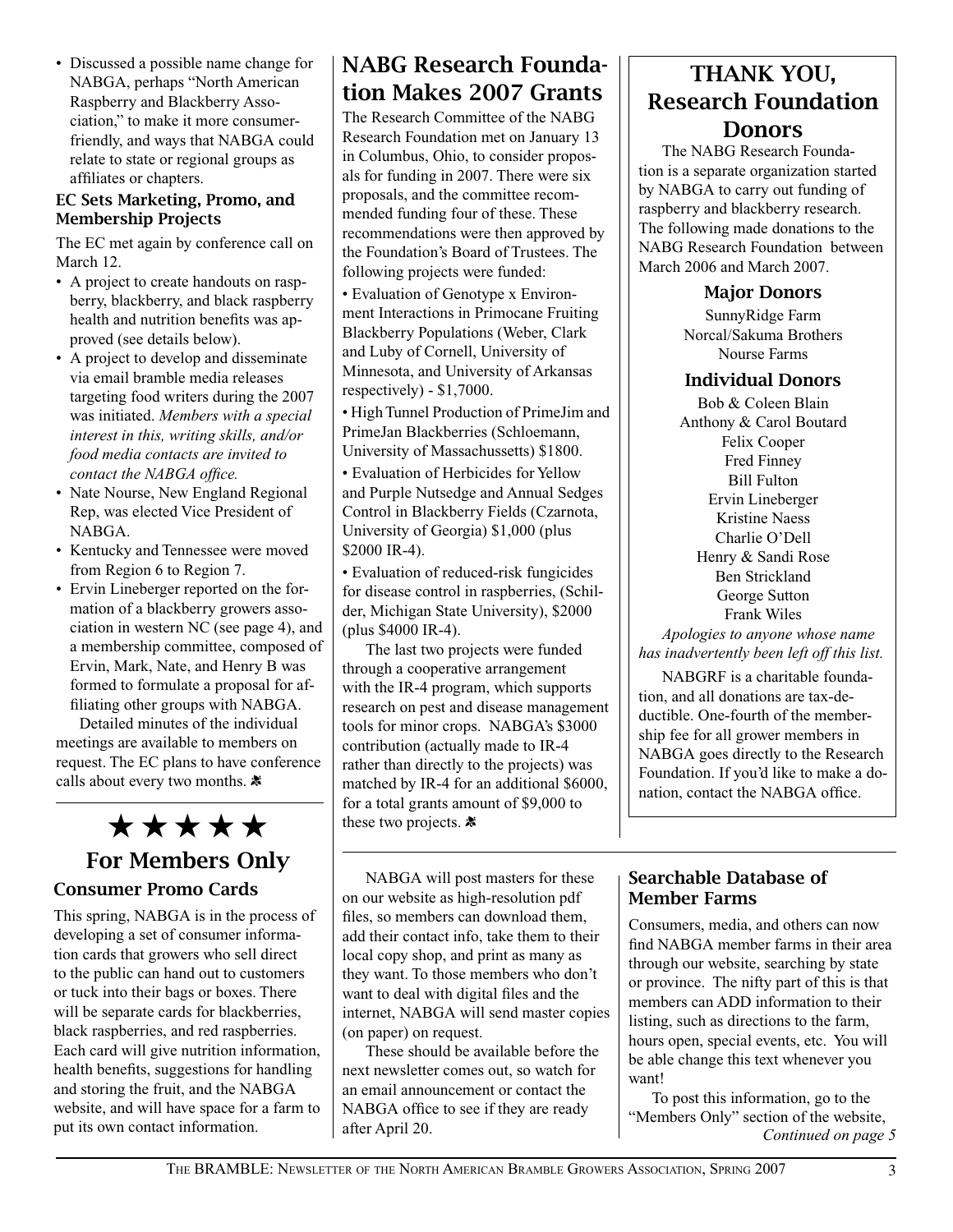## NC Growers Form New Bramble Organization

Commercial bramble growers in Western North Carolina have recently formed the North Carolina Commercial Blackberry and Raspberry Growers Association. The group plans to affiliate with NABGA.

The number of commercial blackberry growers in Western North Carolina has recently grown rapidly. In August of 2006, SunnyRidge Farms started signing contracts with growers in the region, both experienced and new growers, seeking production that would follow that of south Georgia, where it contracts with about 25 growers. The North Carolina Extension Service helped organize educational sessions and field days for prospective new growers and smaller growers interested in expanding into wholesale production.

According to NABGA past president Ervin Lineberger, who has assisted with these educational meetings and the organizing of the new association, 14 growers attended its organizational meeting. He expects about 20 to eventually join. Many, but not all, will sell to SunnyRidge, and the group is independent of its major buyer. The association will be recognized by the NC Department of Agriculture as a North Carolina commodity association and will continue to receive assistance from the NC Extension Service, but growers from neighboring states are welcome to join. Because many growers are novice producers of berries, though most are experienced farmers, educational activities will be important. The first meeting, for example, was held in association with a sprayer demonstration. EUROGAP certification, meetings with suppliers of services, and IPM scouting are also potential topics. "We're going to work on some very exciting and specific things for Western North Carolina producers," says Ervin, "and we definitely want to be part of NABGA."

To find out more about the NC Commercial Blackberry and Raspberry Growers Association, contact NABGA member Wayne Mitchem at 704-276- 1584 or wayne\_mitchem@ncsu.edu. \* \* \* \* \*

The NABGA Executive Council is exploring ways to support regional and

## New Blackberry Production Budget Avaiable

In response to an anticipated growth in the commercial blackberry industry in North Carolina, a budget, "Estimated Costs, Gross Revenues and Returns for Commercial Blackberry Production in North Carolina" was recently developed by Charles Safley, Dept of Agricultural and Resource Economics, NCSU and Gina Fernandez, Dept of Horticultural Science,NCSU.,for the costs associated with growing, harvesting and marketing 10 acres of blackberries. Selected material from this budget was presented as a poster at the NABGA 2007 annual conference and is published in the conference Proceedings. The full budget, as an Exel spreadsheet, is currently posted at www.ncsu. edu/project/berries/extension/Commercial%20BK%20Budget%20Final.xls.

#### Abstract

Costs to establish blackberries (field preparation and establishment) were \$8,810/acre or \$88,100 for 10 acres. In addition, a new grower could spent an average of \$12,768/ acre (\$127,680 for 10 acres) for additional equipment, machinery and cooling facilities required for the production and proper post-harvest handling of the berries.

The total cost of producing, harvesting and marketing the blackberries was estimated to be \$18,915/acre with a marketable yield of 2,000 flats/acre (9,000 lb/acre) in the third and subsequent years of production. Labor was the greatest expense category after the planting started producing fruit, totaling \$10,966/acre when full production was reached in the third year. Net revenues for wholesale market prices and yields were estimated assuming that 80% of the marketable fruit would be sold to wholesale markets. This analysis showed that if growers received a wholesale price of \$14.00/ flat they would receive a return to land and management of \$9,085/acre for the third through tenth years with a marketable yield of 9,000 lb/acre. The annual net cash flow is positive after the planting is established and enough revenues are projected to be generated to cover start-up expenses in the 4th year. Our budget includes costs often ignored by growers such as overhead costs, fixed labor costs, and the costs of owning equipment and machinery (excluding depreciation). Therefore we feel it depicts a realistic picture of the costs associated with producing, harvesting, and marketing blackberries. Despite these additional costs, blackberry production in North Carolina using recommended practices can be a profitable venture.

This budget is only a guide and is not meant to be substitute for growers calculating their own costs and estimating their own breakeven yields. Costs vary from grower to grower due to market conditions, labor supply, age and condition of the machinery and equipment, managerial skill, and many other factors. Since every situation is different, it is recommended that every grower estimate their individual production, harvesting and marketing costs based on their own production techniques, price expectations, local supply of labor, and market situation.

It is also recommended that growers develop a marketing plan and have a marketing strategy before investing in a commercial blackberry operation. Production of high value produce is a risky business and the risk increases without a stable marketing outlet for the fruit. In extreme cases, growers have experienced financial losses when they were not able to find a suitable market outlet and/or when they did not meet the buyer's expectations.

The spray schedule in this budget is based on a typical year, however, as any grower knows, each year (and farm) is different and therefore your pests and means of control will likely vary from what is listed. $*$ 

state, and local groups and the best ways to connect them and their members with NABGA. The Executive Council, and the Western NC group, are working on developing procedures and templates for affiliation. However, since these groups vary widely, from the Berry Commissions of

the Pacific Northwest to multi-fruit state berry organizations, to local growers associations, it is likely that many different arrangements will be needed. The EC welcomes comments and suggestions from members on this subject.  $\ast$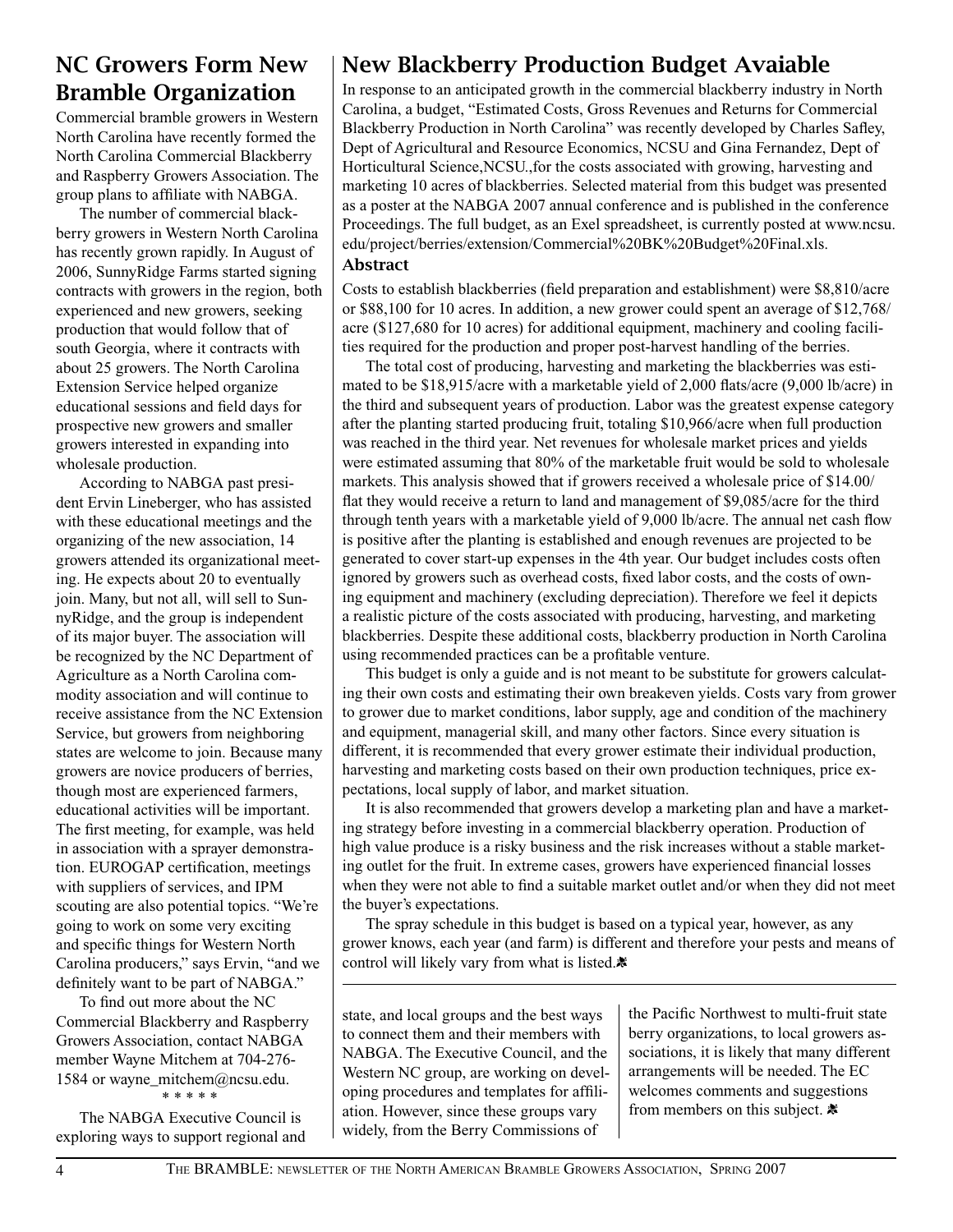and click on "Finding Farms". Find your name in the list, and type your email address where requested. You must use the email address you provided us – this is a security measure – or it won't work. (If you don't use email, send the text you want posted to the NABGA office; I'll post it for you.)

If you don't see your farm on the list, let me know – this list is a subset of our membership, and I have to indicate which members are also farms. Since we never needed this distinction before, I have not done it systematically and may have missed a few people.

Currently these listings are the same as those in our membership directory. If there is any information listed about you and your farm that you don't want shared with the public through this service, let me know and I will take it off the web database. Similarly, I can change your address here to your actual farm address (rather than a PO box, for example) and keep your mailing address in our main database so you get the newsletter properly.

## Members-Only Password

The password changes each year in the spring so tht *only* current members have access to this portion of our website. It currently also contains an archive of the newsletters and a complete membership list and will have other members-only materials, such as the consumer information templates.

You should have received a colored sheet of paper with this newsletter that contains this information. Please keep it for reference – where you can find  $it - in$ case you forget the password. You will also get an email annoucement of this change.

if you aren't getting any of NABGA's occasional emails, we don't have your email address!\*

*Debby Wechsler, Executive Secretary*

## **EVENTS**

June 11 & 12, 2007 – 2007 International Berry Health Benefits Symposium, Corvallis, OR. For more information, and registration, visit http://oregonstate. edu/conferences/berryhealth2007.



# Spring Bramble Chores

*This list was developed by Dr. Gina Fernandez, Small Fruit Specialist at NC State* 

*University and reviewed by Dr. Marvin Pritts at Cornell. Chores and timing may be somewhat different in your area or for your cropping system.* 

#### *Plant growth and development*

#### $\Box$  Plants deacclimate quickly

 $\Box$  Bud differentiation (additional flowers formed)

- $\Box$  Bud break
- $\Box$  Flowering
- $\Box$  Primocane emergence

#### *Pruning and trellising*

- $\Box$  Finish pruning and make sure all floricanes are tied to the trellis before budbreak.
- $\Box$  Rotate shift trellises to horizontal position before budbreak; rotate to upright position immediately after flowering.

#### *Weeds*

- $\Box$  Weed growth can be very vigorous at the same time as the bramble crop peaks. Don't let weeds get out of control.
- $\Box$  Weed control is best done earlier in the season before harvest commences.
- $\Box$  Hand-weed perennial weeds in and around plots.

#### *Insect and disease scouting*

The period of time in the spring when the plant is flowering is the most important season for control of insects and diseases. Know what your pests are and how to control them.

#### *Water management*

- $\Box$  Bramble plants need about 1"-2" water/week. This amount will be especially critical during harvest.
- $\Box$  In the South consider installing an overhead system for evaporative cooling. Turn on once or twice a day from 10 am to 3 pm for short periods of time (approx. 15 minutes) until mid afternoon.

#### *Nutrient management*

 $\Box$  Apply second half of nutrients if doing split application.

#### *Marketing and miscellaneous*

- $\Box$  Service and clean coolers.
- $\Box$  Make sure you have enough containers for fruit in the coming season.
- $\Box$  Prepare advertising and signage for your stand.
- $\Box$  Contact buyers to finalize orders.
- $\Box$  Hire pickers.
- $\Box$  Prepare signage for field orientation; it is easier to tell pickers where to go if rows are numbered.

## Blackberry ABCs Notebooks Available

NABGA now has the *Blackberry ABCs* resource notebooks available for purchase by members. We compiled them for the "Blackberry ABCs" workshops at the Southeast Fruit and Vegetable Conference in Savannah, Georgia in 2006 and again in 2007, and made some extra copies in case others might want them.

The notebook is in a loose-leaf format so you can easily add or update materials. Here's some of what's in it:

- Extracts from the *NRAES Bramble Production Guide* (Cornell)
- *Growing Blackberries in North Carolina* (NCSU)
- Seasonal bramble chore checklists
- Cultivar descriptions
- Lists of nurseries
- SE Regional Brambles Integrated Mangement Guide, with comprehensive recommendations for weed, pest and disease control
- Articles on specific diseases, such as rosette and cane blight
- Recommendations forpruning, trellising, and nutrient management
- Blackberry production and marketing budget (NCSU)
- Bramble Resources list

Some of this material is available on the web (if you know where to look), but it's very convenient to have it all in once place and on paper. The cost is \$18 (postage included). Order one from NABGA today!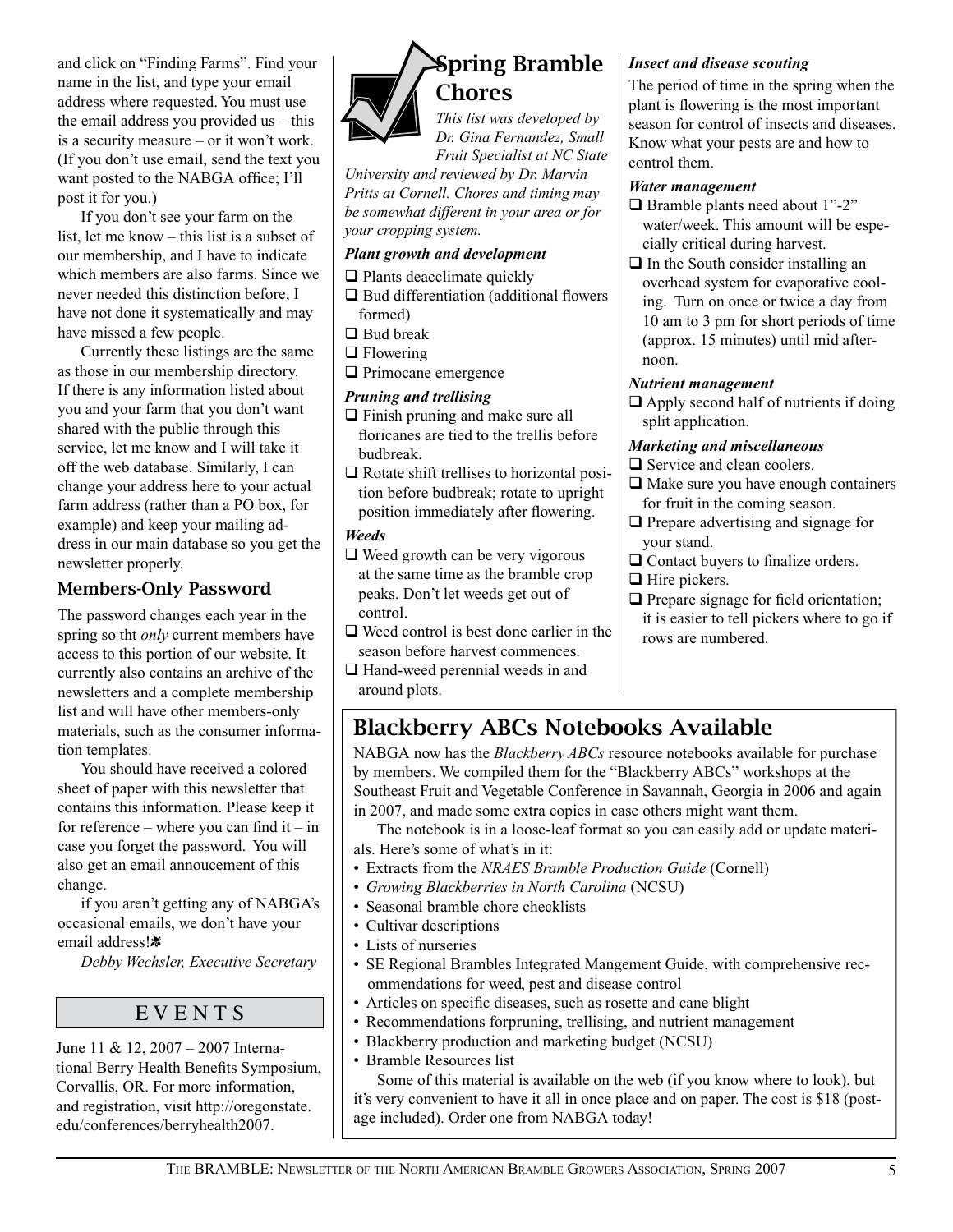$\blacksquare$ 

п  $\blacksquare$ 

Е

п

п

п п  $\blacksquare$ 

É

E

Е

Е

п

п

п  $\blacksquare$  $\blacksquare$ 

*NABGA has facilitated several interesting conversations vuia email or the E-Forum recently that bear publishing in the newsletter. Hope you enjoy them!* 

Q *from Kentucky home gardener Mark Winquist:* I have a simple question but have had a hard time getting an answer. Basically there is a lot of conflicting opinions and information on the internet. In your opinion what is the best variety of Raspberry to grow in Kentucky based primarily on flavor?

I do not care if it is ever-bearing or fall-bearing and productivity is not an issue. Mostly I want a good to eat fresh berry and do not care about storing, freezing, or selling. I grew up in Washington state where the climate is perfect for raspberries and I have been disappointed in the flavor of both Latham and Southland here in KY. Southland is what I have now and the plants produce bumper crops of flavorless berries!

A*from KY member Cal Blake:* Judi and I like Caroline. though she swears she likes the taste of Fall Gold better. I asked Terry Jones what he liked best last January and he recommended Caroline. We planted last March and got a not bad yield in September.

A*from Joe Masabni, KY Extension:*  Here's my 2 cents: there's no arguing with taste or flavor. One person's tastiest fruit is another person's trash.

Besides, if you are comparing the taste of fruits you had in Washington state to what you can get in our region of the Midwest, you are comparing apples and oranges. Think of the apple size and color we get from Washington state, and the same apple cultivar you get here. There's no comparison. The long dry sunny days and cool nights keep the sugar level high in fruits grown in Washington state, while the hot nights in our area uses some of the sugar reserves made during the day.

I am afraid you have to select the best site and cultivar suitable for your area, and manage it properly and get used to its taste. I have always complained about the same thing with grapes. I still haven't tasted a table grape as juicy and tasty as

# $\mathrm{O}\ \&\ \mathrm{A}$   $\parallel\blacksquare$  Join the Conversation at NABGA's E-Forum

Wonder if someone else has had the same problem you're seeing? Looking for a solution? Got a great idea to share? Just comment about something bramble-related? NABGA has started an e-mail forum so that members can easily communicate online. This forum is different from the occasional email alerts and reminders we send out from the NABGA office to all members for whom we have emails. *You have to actively join.* It takes just a few minutes of your time. Only NABGA members can join.

Directions are below. If this is more than you can deal with, let me know, I'll see if I can add you directly.

1. Go to the website http://tech.groups.yahoo.com/group/NorthAmerican-BrambleGrowers/

2. If you do not already have a Yahoo account, follow the steps to create one. You can use your own name or create an alias. You do NOT have to fill out any info except to create an email address and a password. If you have a different email address already that you check regularly, list it as your primary alternate address rather than the Yahoo address.

3. Then, to join the group, you will be asked to:

A. Verify contact information—your Yahoo name and email preference. Click on your other email address if you don't want to bother with the Yahoo one.

B. Write a brief comment – something that lets me know who you are (since you may have an alias) so I can determine whether you are a member.

C. Decide how you want messages delivered. You have the choice of getting each individual email that is sent, a daily digest of all messages that day, special notices only, or just checking the website for messages. I recommend choosing the daily digest. You can change these preferences at any time.

E. Select a display preference. Unless your computer system is very old or your internet connection is horribly slow, choose the "enhanced" option.

Once this is done, I will get a message you've applied to join. If you are a member, I'll approve your forum membership and you'll get a notice via email. Let me know if you have problems. While navigating the group website is a bit confusing, I assure you that reading and responding to the emails themselves is easy – and I think you that you will find it both interesting and useful.

*—Debby Wechsler*

-------------

Ξ  $\blacksquare$ П  $\blacksquare$ 

 $\blacksquare$ 

 $\blacksquare$ 

 $\blacksquare$ 

 $\blacksquare$  $\blacksquare$ п П  $\blacksquare$  $\blacksquare$  $\blacksquare$  $\blacksquare$ 

 $\blacksquare$  $\blacksquare$ 

 $\blacksquare$  $\blacksquare$  $\blacksquare$  $\blacksquare$ 

 $\blacksquare$  $\blacksquare$  $\blacksquare$ 

п  $\blacksquare$ п ē

 $\blacksquare$  $\blacksquare$  $\blacksquare$ Ē п

 $\blacksquare$ 

П  $\blacksquare$ 

п п

what I had back home.

---------

A*from John Strang, Kentucky Exten-sion:* I understand your disappointment over the raspberry flavor in the East, as I went to school in Oregon.

Oregon and Washington have a highly desirable climate for growing raspberries and blackberries. The climate is dry during the summer, which reduces berry diseases and avoids the flavor dilution by water uptake from rain. It is cloudless and sunny during the day, which maximizes photosynthesis. Finally, it is usually cool during the day and at night, which slows the respiration process, which is metabolizing the sugars, and this keeps the berry sugar levels high.

Based on the raspberries that I have

tried in Kentucky, Caroline followed by Autumn Bliss are the best tasting fallbearing red raspberries. Jewel is a very good black raspberry.

Keep in mind that the flavor is affected by the weather prior to harvest. Cloudy, rainy, hot weather will reduce flavor and cool (not cold, the flavor can taper off in late fall), sunny, dry weather will produce the best flavored berries.

*A from Nourse Farms:* We would<br>**A** recommend "Taylor" as a summer bearing red raspberry or the new variety, "Jaclyn", an everbearing type for best flavor...

A *from Courtney Weber, Cornell:* Ken-<br>Atucky is a tough area for raspberries, as I am sure you are aware, because it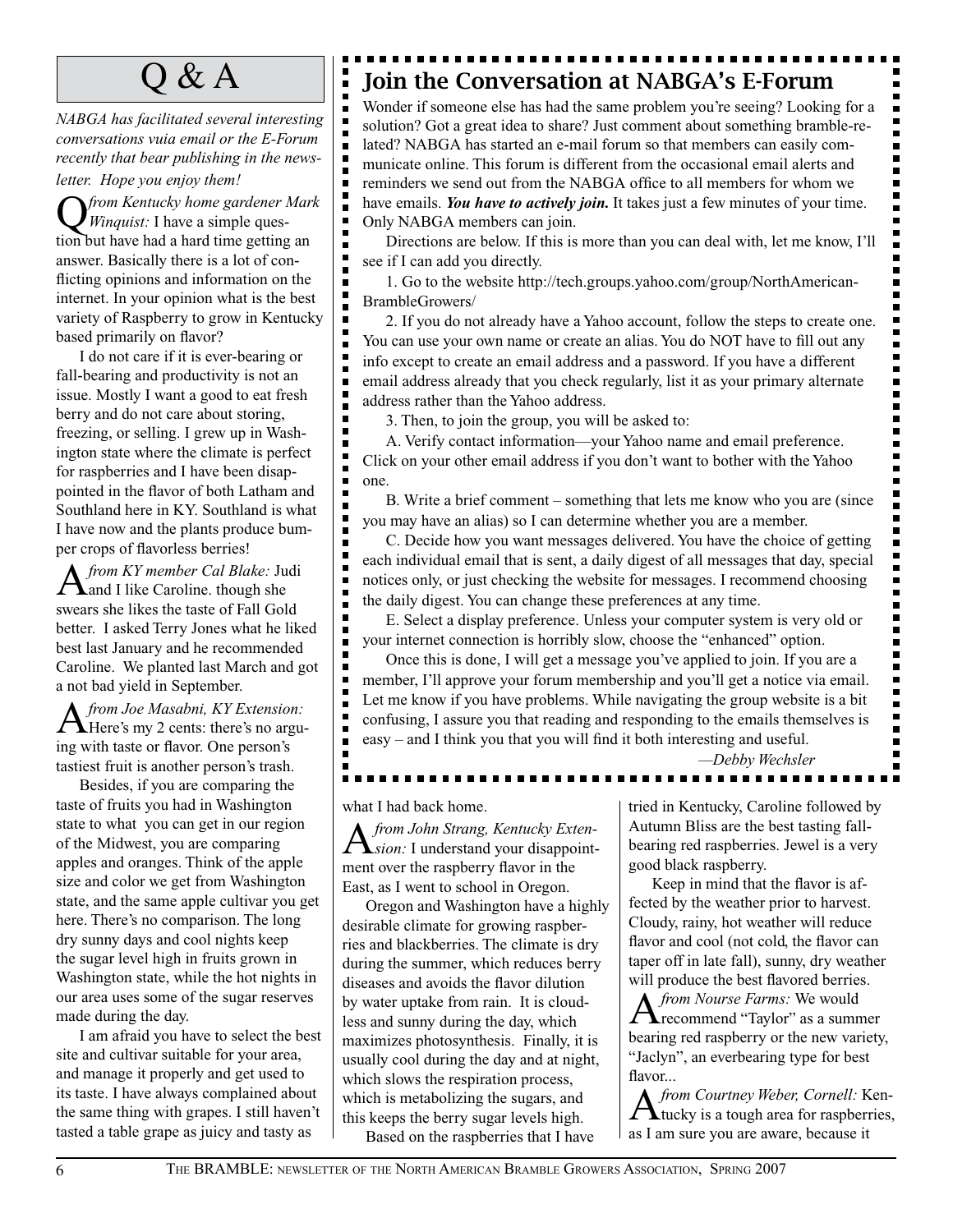falls into the middle zone that can be too hot and too cold in the same year. I think you will probably have the best luck with some of the varieties developed at the University of Maryland. Caroline is a fall-bearing variety with very good flavor and large fruit. Josephine is another fall bearer from the same program with good flavor. Most fall bearers will produce a small summer crop lower down the cane the following summer if you don't prune them out. It is not commercially viable but good for the homeowner. Many nurseries carry Caroline; Josephine is less available. Heritage has a classic raspberry flavor but is not as good as Caroline or Taylor. Heritage is probably the toughest of the varieties. It is being grown successfully all over the world. Taylor is a late summer variety with very good flavor. It is not grown much any more because the fruit is relatively small and soft. Winter will not be a problem for any fall bearer. Summer heat is more likely to cause problems.

 A western variety that has superior flavor but may suffer some winter damage is Tulameen. It is a summer-bearing variety.

A*from Phillip Pense, Pense Nursery, Inc.:* This is an open debate. Heritage is rated as having a very good flavor. It is also grown out in Washington state. Taylor is one I do not carry but is considered maybe the best flavor. The ones I recomened for Kentucky are, Nova, Reveille, Heritage. These types will survive in your area. The types in Washington would be Meeker, Willamette, Chiliwack, Heritage and others. They do not grow well out in the East.

F*ollow-up from Mark Winquist:* Wow, I got a lot more responses to this question that I ever thought I would. Thank you all for the information on the best tasting raspberry for Kentucky.

It seems pretty much agreed upon that Taylor is about the best tasting but has small soft fruit, Heritage has good flavor and is about the most durable, and Caroline has a very good flavor and grows well in Kentucky.

The reason I asked for help on this is because I only have a few prime spots to grow raspberries and I hate to try to eliminate one crop to plant another. After the new (and hopefully better) crop gets established I will probably do away with what I am growing now. The current Southland produces super crops but has a very blah flavor... I was disappointed.

 So it seems to be a toss-up between Heritage and Caroline but I think I'll go with the Caroline simply because I got a response from a Kentucky grower saying it was a favorite.

Q*from Northern Quebec via the E-Forum:* I'd like to hear from commercial raspberry producers in zones 3 and north. What varieties have you tried, which do well for you, what are the weaknesses and strengths of those you have tried, what improvements would you like to see in terms of available varieties for your region? I am trying a number of varieties in Northern Quebec but the trial has gone through only two winters, neither of them severe. So far Nova and Prelude look the most promising of the varieties tried (Algonquin, Boyne, Encore, Festival, Nova, Pathfinder, Prelude, and Taylor). Both Encore and Taylor ripen much too late for this region but quality has been good. Algonquin, Festival, and Pathfinder all lack vigor under our conditions, which are minimal.

A from Prince Edwards Island *via the E-Forum:* I have tried most of the above varieties and stayed with Nova, But it tends to fall-flower a lot and I have trouble with root rot. Killarney make up the rest of my five acres. They winter well and have much better flavor, but are a little thorny.

Q*from Elke Weibelzahl, University of Florida:* I am about to install a LARS system [Limited Arm-Rotation Shift-Trellis as developed by Dr. Herbert Stiles at Virginia Tech University] on the University of Florida's brand new blackberry patch in Central Florida. It sounds like it would be the ideal system to use here in Florida in order to guarantee good air circulation/sanitation. I am closely sticking to Dr. Stiles' publication but would love to find someone who has some experience working with the system. I would really appreciate if I could get some insider feed back a.s.a.p. Any response is welcomed by our team.

*Contact her at (352) 846-2861 or elke@ ufl.edu or send comments to NABGA.*

## Concerning Northland Berry News

*Members who subscribed to Northland Berry News (NBN) with their NABGA memberships have noticed – and complained – that they were not receiving any issues over the last few years. NABGA forwarded these complaints, pressed NBN for satisfaction for its members, and finally stopped offering subscriptions to NBN. We pass on to you this communication from Paul Otten, NBN publisher:*

Please convey the Board and members my apologies. I had to make some critical choices two years ago that would substantially impact my use of time that resulted in having to temporarily put Northland Berry News on the back burner... though I did not anticipate that it would be for two years at that time. It's a long story, and I won't bore you with the details.

We will be back into publishing Northland Berry News by the end of February, beginning of March. The periodical will be a bit more issuefocused, somewhat shorter and with a less advertising. We intend to fill all subscription obligations, and to satisfy any possible unhappiness incurred with our "irregularity," I am going to offer each a number of options: 1. Continue with print issues until the

subscription expires. 2. Opt for an electronic version, with

a free subscription extension.

3. Apply outstanding balance to sets of back issues worth 200% of the balance.

4. Apply outstanding balance to a selection of berry books worth 200% of the balance.

5. A combination of #3 & 4.

6. Apply outstanding balance to a variety of downloadable audio-video presentations on biological farming, marketing, berry culture and/or wellness.

7. Apply the balance to NABG Research Foundation.

*Contact Paul at pmo@chof.net or 615-646-0557 with your preference. NABGRF would welcome your contribution.*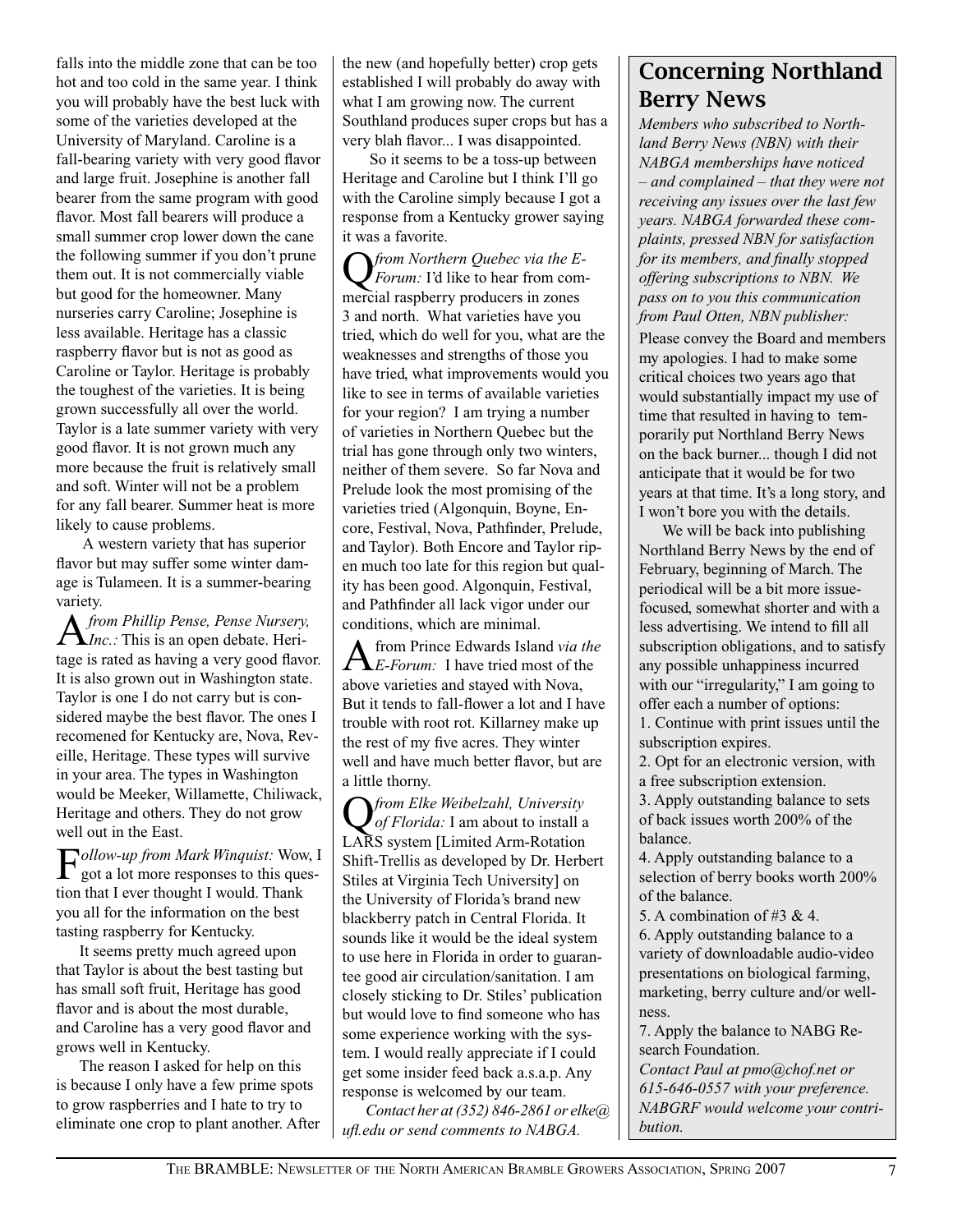# Blackberry Antioxidant Research at OSU

Dale Stokes owns a 230-acre farm in Wilmington, Ohio, but he is also in the business of saving lives.

Stokes is the main berry provider for cancer researchers at Ohio State who are attempting to prove that consumption of certain berries, particularly blackberries, black raspberries and strawberries, can stop the spread of colon, esophageal and oral cancer.

"I would estimate that I've given about 15,000 pounds of berries over 20 years to this research," Stokes said. "To ensure consistency, I grow all of the black raspberries at Ohio State in the same patch of roughly three acres."

Several groups of researchers based at the OSU Medical Center are studying the effects of berry consumption. Black raspberries and blackberries have proven to be particularly effective in reducing the size and spread of tumors in rats with oral and esophageal cancer, according to Dr. Gary Stoner. He has led the research regarding the positive effects of antioxidants in berries for more than 20 years.

"I first heard about Dr. Stoner's work in 1987 when he was with the Ohio College of Medicine in Toledo," Stokes said. "I heard what he was trying to do and I approached him and told him I was the largest individual grower of black raspberries east of the Mississippi."

In the early 1980s, Stoner and his research group began working with a compound that featured ellagic acid - a plant nutrient that is plentiful in several types of berries.

"We started talking about possibly preventing cancer with berries rather than ellagic acid, which is not in the juice of the berry, but in the seed and the pulp," Stoner said. "The concentration of ellagic acid in the berries increase tenfold by taking out the water. And we said if we embark on this we need to identify a single source to standardize this as much as possible."

The first berries used for research were picked, frozen, placed on a drying apparatus, freeze dried and ultimately pulverized into a berry powder. The powder was then added to the diets of animals with colon and esophageal cancer.

"We found the powder was striking at inhibiting new blood cells that cause

cancer to spread, with between 40 and 60 percent effectiveness for esophageal cancer," Stoner said. "We extended the studies to colon cancer and found the powder was more effective, about a 60 to 80 percent protection against colon cancer in rats."

Word of Stoner's findings soon spread, and several other OSU researchers are looking to fight cancer with berries. Dr. Christopher Weghorst and his research team began to test Stoner's theory on hamsters with oral cancer.

"Dr. Stoner had shown black raspberries could deter esophageal and colon cancer," Weghorst said. "We exposed the oral cavity of a hamster to tobacco smoke and carcinogens and gave them berries before, during and after exposing them to the carcinogens. The hamsters that were given the berries had significantly less tumors, about 44 percent."

Weghorst wondered if the research was applicable to humans. Preliminary data from the last several years suggests that berries have a chemopreventive effect on extracts of human oral cancer cells. Weghorst advanced the study to patients, who received berry lozenges from the time of diagnosis through surgery. Before and after surgery, treatment of the





The Bramble: newsletter of the North American Bramble Growers Association, Spring 2007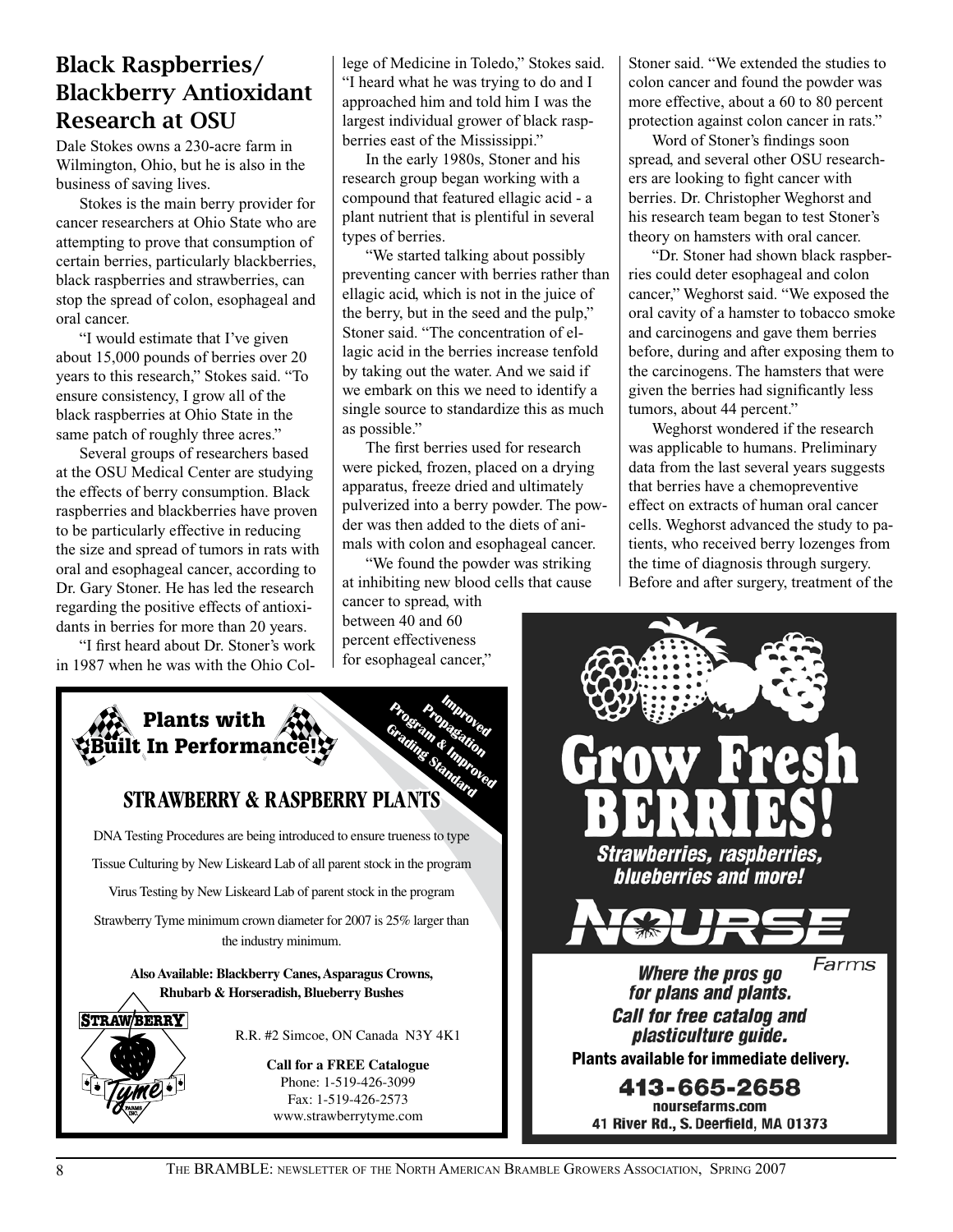same oral tissues from the same patients favored chemoprevention through gene modulation.

Despite all the research and success, doctors still are not exactly sure what causes the positive effects.

"Berries are a complex mixture, but one antioxidant that is a major player are the anthocyanins, basically what gives berries their dark color," Weghorst said. "We do not know the specific compunds that are causing this. It's probably not the result of one compound, it's probably an additive effect."

Expanding the Research Research on this topic has expanded to diverse lengths. Stoner is attempting to find similar effects in animals with strawberries. Dr. John Fromkes and Dr. Laura Kresty from OSU showed that berries reduce the size and spread of lesions in a form of esophageal cancer called Barrett's esophagas. Dr. Susan Mallery from the department of dentistry is treating human pre-malignant lesions with a berry gel.

"The gel is causing a reduction or regression of the lesions of 50 to 60 percent of the patients in six weeks," Stoner said.

Researchers are conducting berry trials in China for esophageal and colon cancer. Another study with a doctor from the Cleveland Clinic focuses on treating dangerous polyps that cause colon and rectal cancer. Stokes is also undertaking the biggest black raspberry trial in the nation with the help of Dr. Harry Schwartz from the University of Maryland.

"We're constantly looking for black raspberries with higher bioactives,"

**The BRAMBLE** is a quarterly publication of the North American Bramble Growers Association (NABGA) and is a benefit of membership in the association. For sample copy, reprint permision, membership information, and advertising rates, contact

NABGA

1138 Rock Rest Road, Pittsboro, NC 27312 Phone: 919-542-3687 Fax: 919-542- 4037 Email: nabga@mindspring.com

Web:www.raspberryblackberry.com

*The Bramble © NABGA 2006*

Stokes said. "This is a conventional breeding process rather than genetic engineering. We're not moving certain cells, we're using the cells shown in the female plant."

Randomized trials in the future might prove that certain berry compounds do prevent cancer, but for now OSU cancer researchers are recommending people eat about four ounces of black raspberries, blackberries or strawberries three to four times per week. The several different directions and treatment ideas that Stoner's research has inspired is a significant accomplishment, a long way from what Stokes heard about berries 30 years ago.

"It doesn't particularly surprise me," Stokes said. "I had heard through word of mouth that other farmers were giving their calves with diarrhea black raspberries and it was helping. But I didn't know how the compounds would work, or to what effect."

*Source: media.www.thelantern.com.*  The Lantern *is a student newspaper of Ohio State University.*

#### Conference Follow-Up from Dr. Stoner

*When NABGA contacted Dr. Stoner to thank him for his presentation, he sent the following comments:* 

 I think the main problems with black raspberries are availability and cost. People are constantly telling me that they read about our work or saw television coverage only to go to the store to discover that there were no black raspberries to purchase! Probably the industry will have to develop sites in other countries to raise these in order to make them available to the public on a more consistent basis. The red raspberry industry will probably have to consider supporting some research on their products in order to compete with strawberries and blueberries. Strawberry and blueberry farmers have gotten a pretty good "bang for their buck" when supporting research. The type of research needed to spur the business on would not be too expensive.

I will keep you posted on new research developments.

## P R U N I N G S

## Follow-up on Raspberry Marketing Order

The Washington Red Raspberry Commission has voted to pursue a National Research and Promotion Program for frozen red raspberries that would assesses both domestic and imported fruit. A similar program by the US Highbusy Blueberry Council provides almost half a million dollars a year for promotion. An earlier issue of *The Bramble* mentioned that WRRC was considered including in the program other segments of the bramble industry such as fresh market berries. However, it has now decided to concentrate on frozen red raspberries.

## Website to Visit

The National Berry Report is a free daily report now compiled by the California Strawberry Commission from USDA data. It tracks the shipping numbers and prices of fresh blueberries, raspberries, blackberries and strawberries coming into U.S. market terminals. For example on March 19, lots of blackberries and raspberries coming in from Mexico! Visit it at http://www.calstrawberry.com/members/nationalberryreport.asp.

*From The Small Fruit Update, an email newsletter by NABGA member Tom Peerbolt. Subscribe at smallfruitupdate@ peerbolt.com*

## NABG Research Reports

Each issue of *The Bramble* usually contains a report on research funded through the NABG Research Foundation in the previous year (four projects in 2006). Please look in the conference Proceedings, mailed out with this issue of *The Bramble,* for reports on two of these projects – it didn't make sense to publish the same reports in two places. One 2006 project was reported last issue of *The Bramble*, and the other project has been continued into 2007 and will be reported in the next cycle of reports.

*Researchers: The Bramble can also report other research of interest to members; let us know about your projects.*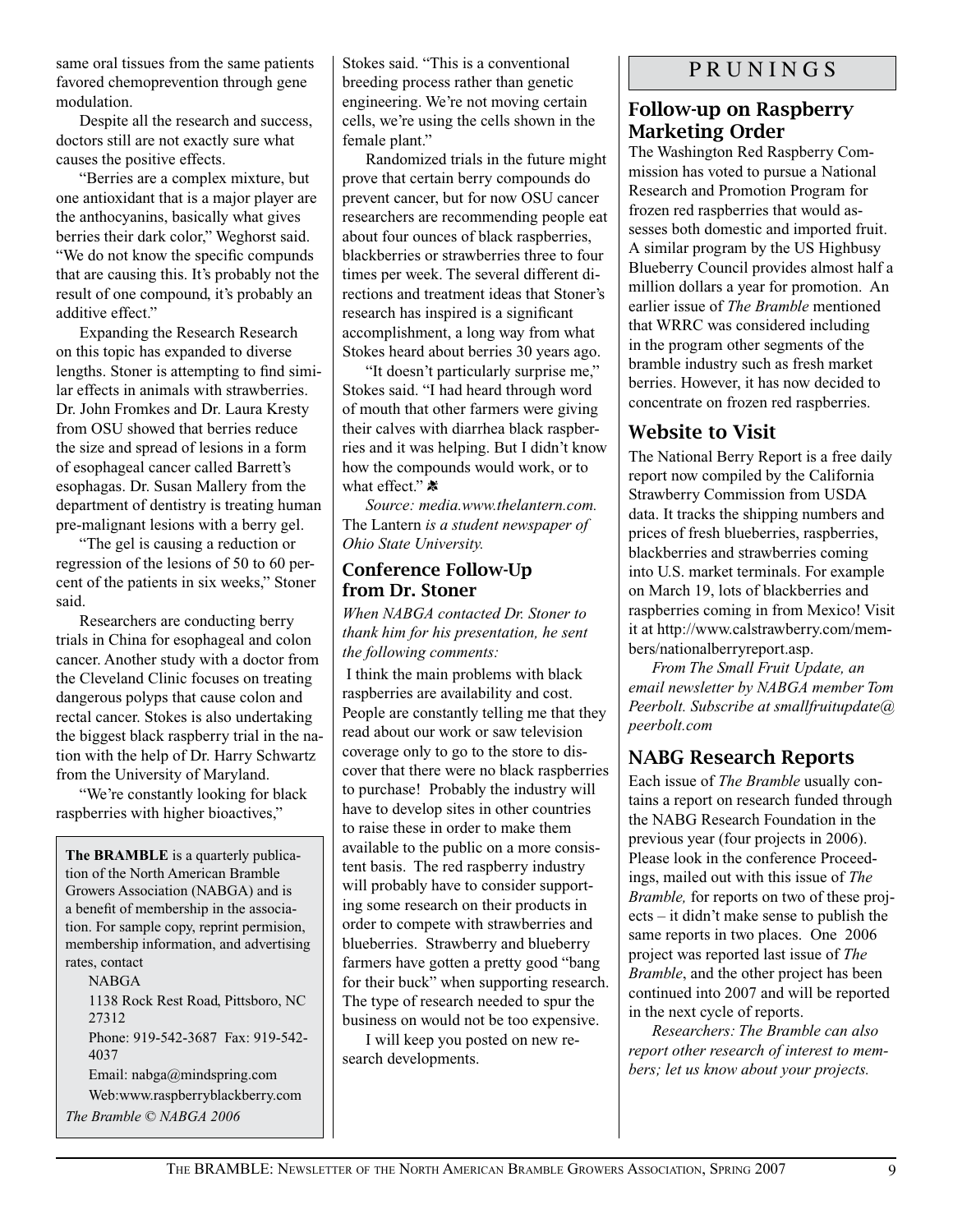# A Special Trellis System

At the Southeast Fruit and Vegetable Conference in Savannah, Georgia, in January, 2007, attendees heard about a very different blackberry management system that produces easy-to-pick crops of high quality fruit for Pick-Your-Own – it is essentially a blackberry espalier system. The presentation was by Arlie Powell, retired Auburn University Extension Horticulture Specialist, who with his family, operates Petals from the Past, a nursery in central Alabama specializing in antique roses, heirloom shrubs and hard-to-find perennial flowers and herbs. The farm has about three acres in blackberries, and smaller plantings of other fruit crops, partly as demonstration gardens for gardeners who may buy plants from the nursery. The blackberries, blueberries, muscadine grapes, and figs are sold both PYO and pre-picked, and the tree fruit – Asian pears, persimmons, and apples – are sold prepicked. Petals from the Past also offers guided tours of

their gardens and educational programs.

In order to reduce disease problems of plants and fruit rots and create a "memorable harvest time experience", Petals has developed a special management system for garden production of blackberries. Arlie calls this system "T-PUPS", for "Trellised Production Using Primocane Suppression." The system allows for enhanced yields of quality fruit the second growing season after planting, reduces fruit rot by opening up the fruiting surface of the plants, lessens potential problems from double blossom by eliminating primocanes during the period of infection, and allows easy removal of floricanes when harvest is complete in early summer.

Their planting consists of Kiowa and Chickasaw varieties. Kiowa has been very successful for them, but Chickasaw has been disappointing: yields were great at first, but the plants started dying after about three years from numerous problems, mostly viruses, and these plants are being replaced individually, as they die, with Kiowa. Plants are trained along a two-wire trellis, with the lower wire at

30-36 inches and the second at 60 inches. Plants are spaced 3-6 feet apart in rows 12 feet apart. Plants are mulched with 4- 6 inches of pine-bark mulch and irrigated with a drip system.

Primocanes are initially pruned out at the base of individual plants beginning about mid-April or when these shoots have reached about 6 inches in height. After the initial pruning of primocanes to a height of 1-2 inches, this type of pruning of primocanes is repeated every 12 to 15 days until the  $20<sup>th</sup>$  to  $25<sup>th</sup>$  of June. Some of this pruning occurs during the harvest season, which usually begins between May 20 and 25 and lasts until early July with peak harvest June 10 to 20; in total, a six- to seven-week harvest season. Once harvest is complete, (around July 5-15), old floricanes are removed from trellises and destroyed. By this date, primocanes have been allowed to reach an average height of 15-25 inches. Fertilizer is applied and irrigation is used to supplement rainfall as required to keep primocanes rapidly growing for the rest of the growing season.

In the T-PUPS system, two strong

# We Sell Micropropagated, Certified/Virus-Indexed Blackberry Plants

*All Greenhouse Grown*

## **Varieties**

**Apache\* thornless Arapaho\* thornless Chickasaw\* Chester thornless Kiowa\* Navaho\* thornless Ouachita\* Triple Crown thornless**  \* Patented



# Jones Farms

**7094 Honeysuckle Lane, Bailey, NC 27807 252-235-3248 home 252-399-9844 mobile email: jonesfarmsnc@aol.com**

## World Famous Doyle's Thornless Blackberry Look what you can get from one plant

Totally thornless and does not sucker Yields 10–20 gallons per plant! Proven producer since 1975! Grows from Alaska to Florida ALL 50 states

Just one Doyle Thornless Blackberry yields more than 30 ordinary plants!

Large, Sweet, Juicy Berries—sooo good!



(6/26/1900–1/13/01)

Adapts to patios and small yard  $-$  a big plus



berry compares to the Doyle! Great for commercial growers.

**\$5.00 at the market or**

DOYLE'S THORNLESS BLACKBERRY INC. **1600 Bedford Road • Washington, IN 47501 Tom Doyle 812-254-2654 fax 812-254-2655 tomdoyle@fruitsandberries.com www.fruitsandberries.com**

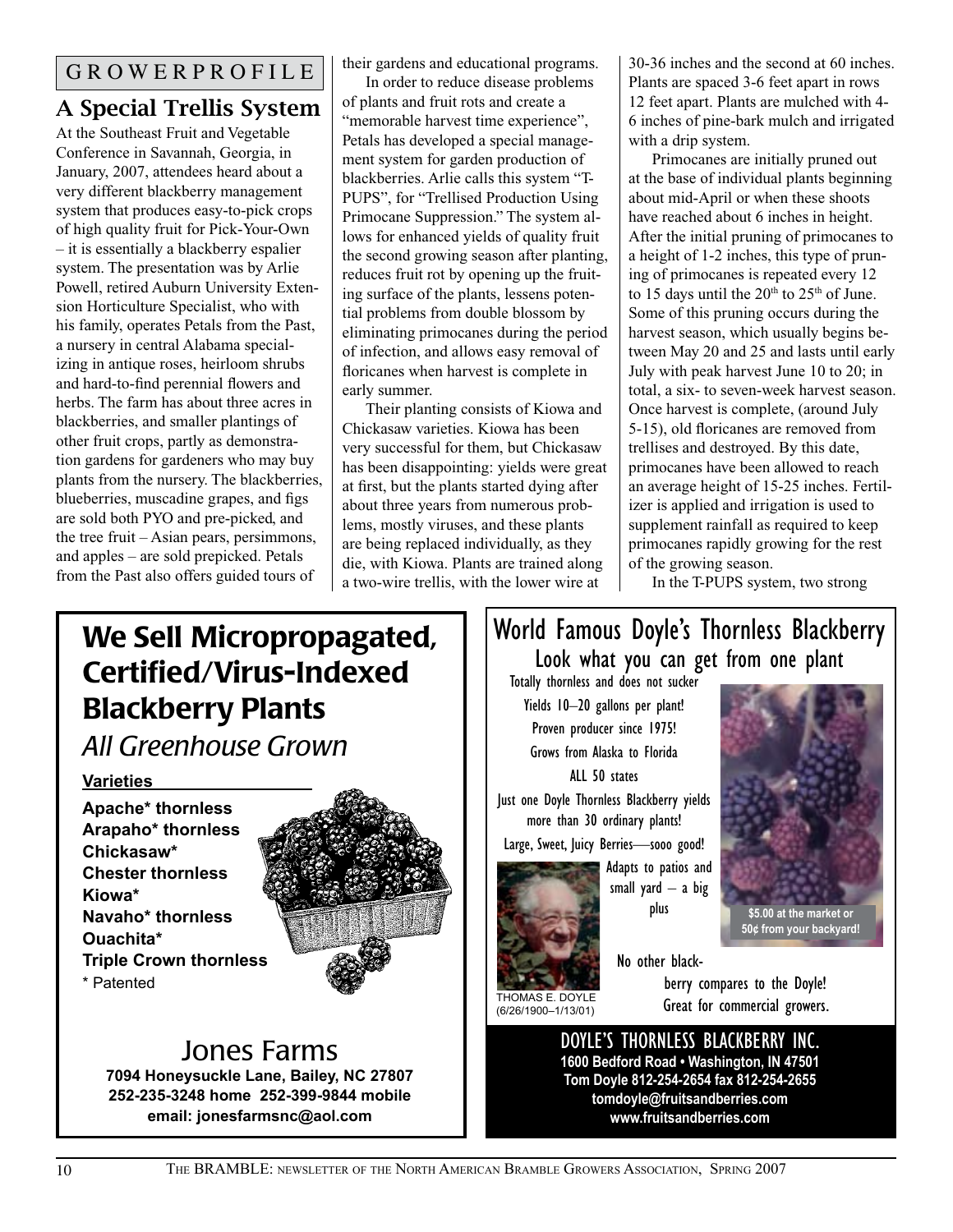primocanes are selected for filling the trellis system (other primocanes must be eliminated) throughout the remaining growing season. One cane is allowed to grow to 6-12 inches above the bottom wire then cut at 1-2 inches above the wire. Two branches are selected for growing along the wire, one in each direction, and others are eliminated. A second primocane is allowed to grow up to just above the top wire and pruned to branch along this wire. Green polyethylene plastic tape is used to secure the primocanes and branches to the trellis wire. Also, once the chosen primocanes have reached the bottom wire, the leaves between the ground and the first wire are rubbed off with gloved hands to make it easy for workers to see and pinch off any suckers that branch out of the leaf nodes. Timing is important, Arlie notes, or they end up having to cut these instead, which takes much longer.

Additional pruning is required during the summer to guide development of branches along the wires and eliminate additional primocane growth at the base of the plant. When the side branches of one plant reach the next plant, they are pruned back about 8 inches. Branches that then form on these main laterals are pruned to about 8 to10 inches long.With proper care, a new fruiting system will be re-established on the trellis by the time the plants cease growth in the fall (usually in mid-October). Kiowa is especially suited to this type of system because it continues to grow so vigorously through the summer.

The planting yields 8,000 to 10,000 lbs/acre, with almost no loss. "We pick 95-99% of the fruit," says Arlie. Pickyour-own customers, as you can imagine, love the system, which controls these exuberant and aggressively thorny plants and offers lots of large, easy-to-pick fruit. "We have it designed with centipede grass down the middles so the mothers can wheel their strollers right down between the rows as they pick," he says, and disabled and elderly pickers also like the



*The pruning system used at Petals from the Past reduces disease problems and improves harvest. Photo courtesy Arlie Powell.*

accessibility and ease of picking. About 60% is sold PYO, 30% is sold retail at the farm, and the remaining 10% is wholesaled to a small handful of regular buy-

ers. Blackberries sell PYO for \$5.00 to \$5.50 for a three-pint container (about 2 ¼ pounds) and about \$1.50 to \$2.00 more for the same quantity prepicked. The farm sells both by the pound and the container, depending on how busy they are; for example, at their occasional special events, where there's no time to weigh the fruit, it is all sold by container.

Arlie Powell estimates that labor costs for the extra labor involved in training the plants is about \$1000 to \$2000/acre. However, he feels that this cost is made up through extremely efficient harvest, high fruit quality, and reduced spraying – no sprays are used after April – and the bottom line is favorable. "We're paying on one end, but saving on the other," he says. With this carefully thought-out T-PUPS system, he is also creating an appealing and unusual planting that draws in and pleases his customers.  $\ast$ 

*NABGA member Arlie Powell may be conacted at 140 County Rd. 830, Clanton, AL 35045, 205-451-2387, arliegwen@aol.com*



*Ripening blackberries along the lateral arms of the T-PUPS trellis are easy to see and pick. Photo courtesy Arlie Powell.*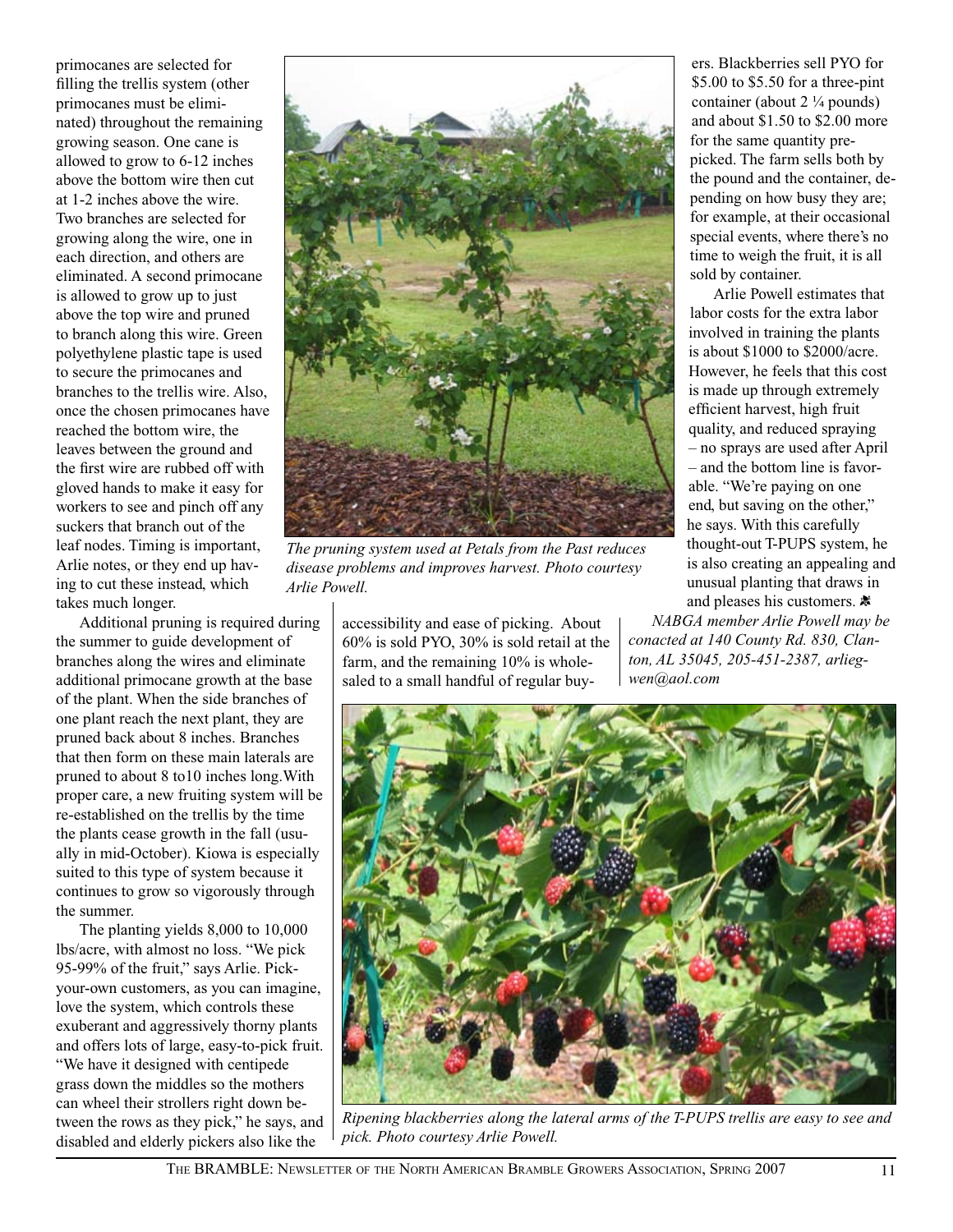## FDA Produce Safety **Hearings**

*Continued from front page*

side stands, farm gate operations, farmers markets or other small businesses involved in direct sales?

Data reported to the U.S. Centers for Disease Control indicate that between 1973 and 1997 reported outbreaks of foodborne illness in the U. S. associated with fresh produce increased in absolute numbers and as a proportion of all reported foodborne outbreaks. Unpublished data compiled by FDA indicate that from 1996 to 2006 there were approximately 72 reported outbreaks of foodborne illness associated with approximately 20 fresh produce commodities. Of these, 12 outbreaks were associated with tomatoes, 11 with melons, and 24 with leafy greens such as lettuce and spinach. These outbreaks involved a number of pathogens, including E. coli O157:H7 and Salmonella species, and both domestic and imported produce.

FDA believes that recommended GAPs, when implemented, can be effective in reducing the risk of microbial contamination of fresh produce. "However, the fact that outbreaks of foodborne illness

associated with fresh produce continue to occur supports a close examination of the extent to which these measures have been implemented; whether, if implemented properly, they have been effective; and what additional or different interventions might be appropriate to reduce the risk of future outbreaks." $\mathbf{\dot{\cdot}}$ 

*Reprinted from* The Strawberry Grower, *the newsletter of the North Carolina Strawberry Association. NABGA will comment to FDA and encourages individuals also to do so. The full FDA announcement is posted at www.ncstrawberry.org/docs/ FDAdocument2-27-07.pdf.*

## Are We Doing Our Part To Ensure the Safety of Our Berries?

*Reprinted from* NY Berry News, *February 07. By Cathy Heidenreich, Cornell University's Collegeof Agriculture and Life Sciences, Ithaca, NY* 

"Food Safety Begins on the Farm – We're Doing Our Part, Are You?" This adaptation of the GAPS (Good Agricultural Practices) program slogan might

be the title of a promotional piece on food safety which you tuck into every purchase from your farm stand or PYO. It might include a brief discussion of the risks of food-borne illnesses, what you do every day on your farm to minimize these risks and ensure customer safety, and how the customer can become a partner in this process by washing hands before and after handling produce on the farm and after using restroom facilities, as well as properly washing, handling, and storing produce at home.

Coming up with just such a slogan and promotional piece were the first things I thought of while attending the Ontario Fruit and Vegetable convention last week where a large portion of the berry session was devoted to food safety. How would I protect the consumers of my dream berry farm/operation from food –borne illnesses? What else would it take besides a slogan and a brochure?

In the wake of recent events on the west coast of the US, the first speaker, Ben Chapman, from the University of Guelph, really brought the point home. The title of his talk was "Learning from



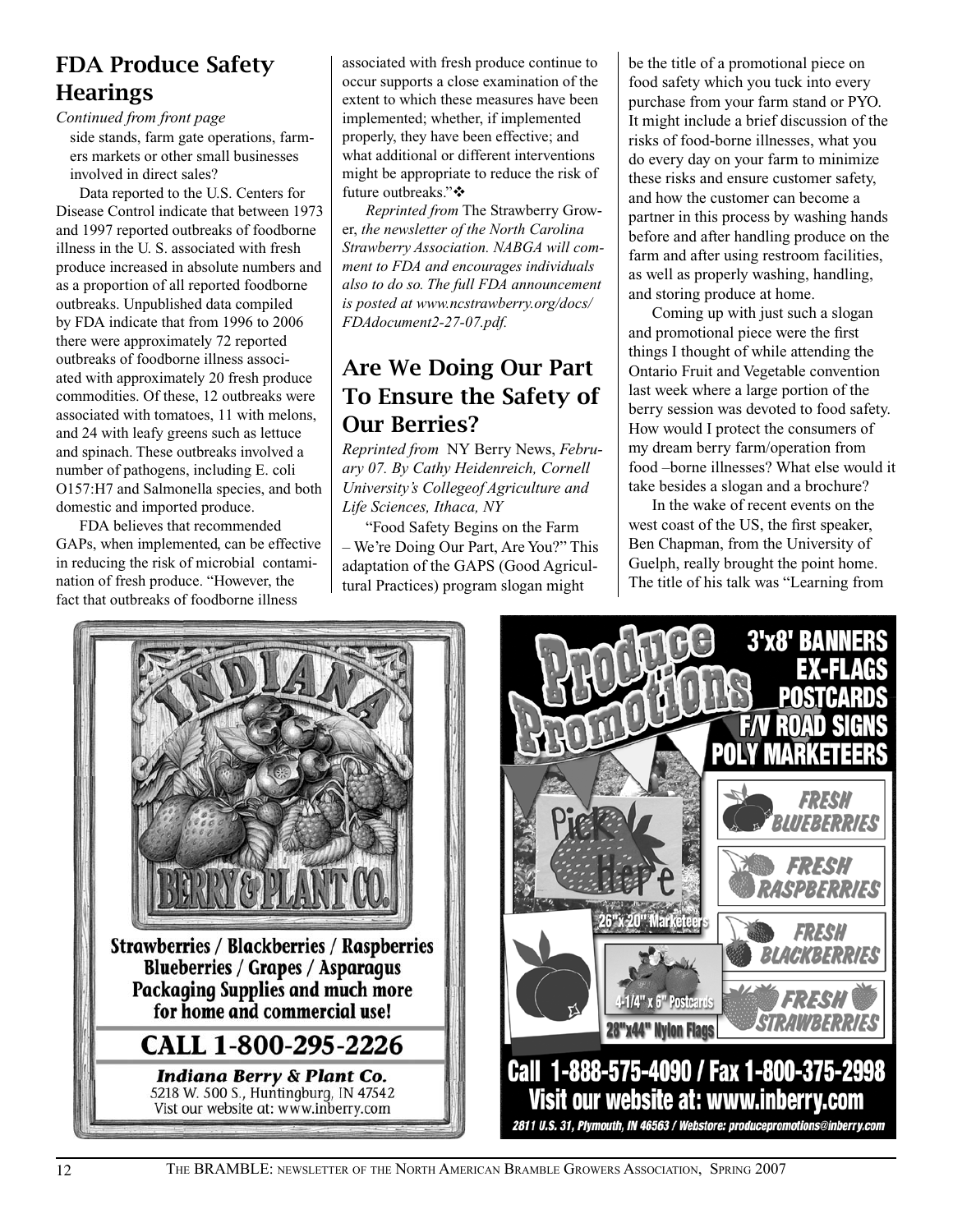#### Some First Steps to Food Safety

- $\Box$  Examine your farm for high risk areas or processes. Focus on these first.
- $\Box$  Train workers in proper handwashing.
- $\Box$  Supply clean water, soap, single use towels, and clean restrooms for workers and customers.
- $\Box$  Keep livestock away from irrigation sources.
- $\Box$  Store containers away from mice and other vermin.
- $\Box$  Use clean containers to pick and store fruit.

Produce Outbreaks: Creating a Culture of Food Safety in the Berry Industry". The first fact he shared was that the local farmer is one of the people most trusted by produce consumers, according to national surveys in Canada and the US. Are we worthy of that trust? Are we doing our part in creating and maintaining a culture of food safety? Let's do more than just hope our consumers don't find that trust misplaced. If we each do our part, creating a culture of food safety can soon be a reality for the New York Berry industry [and the rest of us!].

Chapman indicated it's not a case of "if", but "when" we have an outbreak. Here are some of the questions he addressed to the audience:

• Does our berry industry have a proactive plan in place?

• Are we ready now to do IMMEDI-ATE crisis intervention as an industry when this occurs?

• Do we have an industry spokesman for food safety?

• Are we as an industry consistently involved in interventions to reduce risks, like investing in food safety research, building strong industry groups, addressing gaps in science, encouraging members to actively engage in food safety evaluation and planning, underwriting food safety education, developing promotional pieces like the one suggested above that could be distributed by our berry industry and personalized for our local growers?

Let's take it another step closer to home. What if a reported incident oc-

## NABGA FINANCIAL REPORT

## FY1 2006 Financial Summary

## FY1 2007 Budget

| <b>INCOME</b>             |                  | <b>INCOME</b>             |        |
|---------------------------|------------------|---------------------------|--------|
| Bramble ads               | 595              | Bramble ads               | 600    |
| Dues                      | 8,870            | Dues                      | 10,000 |
| Acreage assessments       | 1,650            | Acreage assessments       | 2,000  |
| Literature                | 58               | Literature                | 500    |
| Subscriptions (profit)    | 585 <sup>2</sup> | Subscriptions (profit)    | 100    |
| Conference                | $3,313^3$        | Interest income           | 750    |
| Donations (research)      | 500              | Conference                | 500    |
| Sponsorships (conference) | 1,450            | Donations (research)      | 700    |
| Total income              | 18,292           | Sponsorships (conference) | 1000   |
| <b>EXPENSES</b>           |                  | Total income              | 15650  |
| Management                | 8,1384           | <b>EXPENSES</b>           |        |
| Newsletter Exp.           | 607              | Management                | 8900   |
| Bank/Card Exp.            | 143              | Newsletter Exp.           | 1000   |
| Office Exp.               | 140              | Bank/Card Exp.            | 160    |
| Telecommunications        | 150              | Office Exp.               | 200    |
| Postage                   | 511              | Telecommunications        | 200    |
| Printing                  | 597              | Postage                   | 600    |
| Travel (conferences)      | 482              | Printing                  | 600    |
| Conference                | 2095             | Travel (conferences)      | 1000   |
| To Research Foundation    | 53285            | Conference                | 2095   |
| Funded Res. Projects      | $2,244^6$        | To Research Foundation    | 3000   |
| <b>Total Expense</b>      | 21,804           | <b>NBCI</b> Dues          | 500    |
| Net Income/Loss           | $-3512$          | <b>Total Expense</b>      | 16,160 |

Total in Checking Account, October 1, 2006: \$19,092.28

Notes

1. NABGA Fiscal Year is October 1 to September 30. The board has proposed changing NABGA's accounting to a calendar year so that the year ends closer to NABGA's annual meeting.

2. \$230 was collected for *Fruit Grower News*, which became free. These funds will be contributed to to NABG Research Foundation.

3. Includes dinner payments, reimbursements for travel/hotel by GFVGA plus a share of conference profits.

4. Includes some expense reimbursements and not all months, so does not reflect actual annual cost. Contract year begins in March.

5. Includes individual donations, 25% member tithe, and additional funds authorized (\$3202) to NABG Research Foundation.

6. Includes final payment to non-research project funded in 2005 and payment for project from 2003 which had never been sent.

curred on my farm? What would my response be? Would I be able to say with assurance (and verify with documentation) that I was doing my part? How about you? Have you done a food safety self assessment? Do you have a food safety plan in place? It's time now to step up to the plate and just do it!

Resources are available to assist you

with this process through the Good Agricultural Practices Program, located at: http://www.gaps.cornell.edu/. \*

*Note: NABGA is supporting efforts to develop GAPs recommendations specifically oriented to smaller direct market retail and PYO berry growers (bramble, strawberry, and blueberry). We'll keep you posted.*